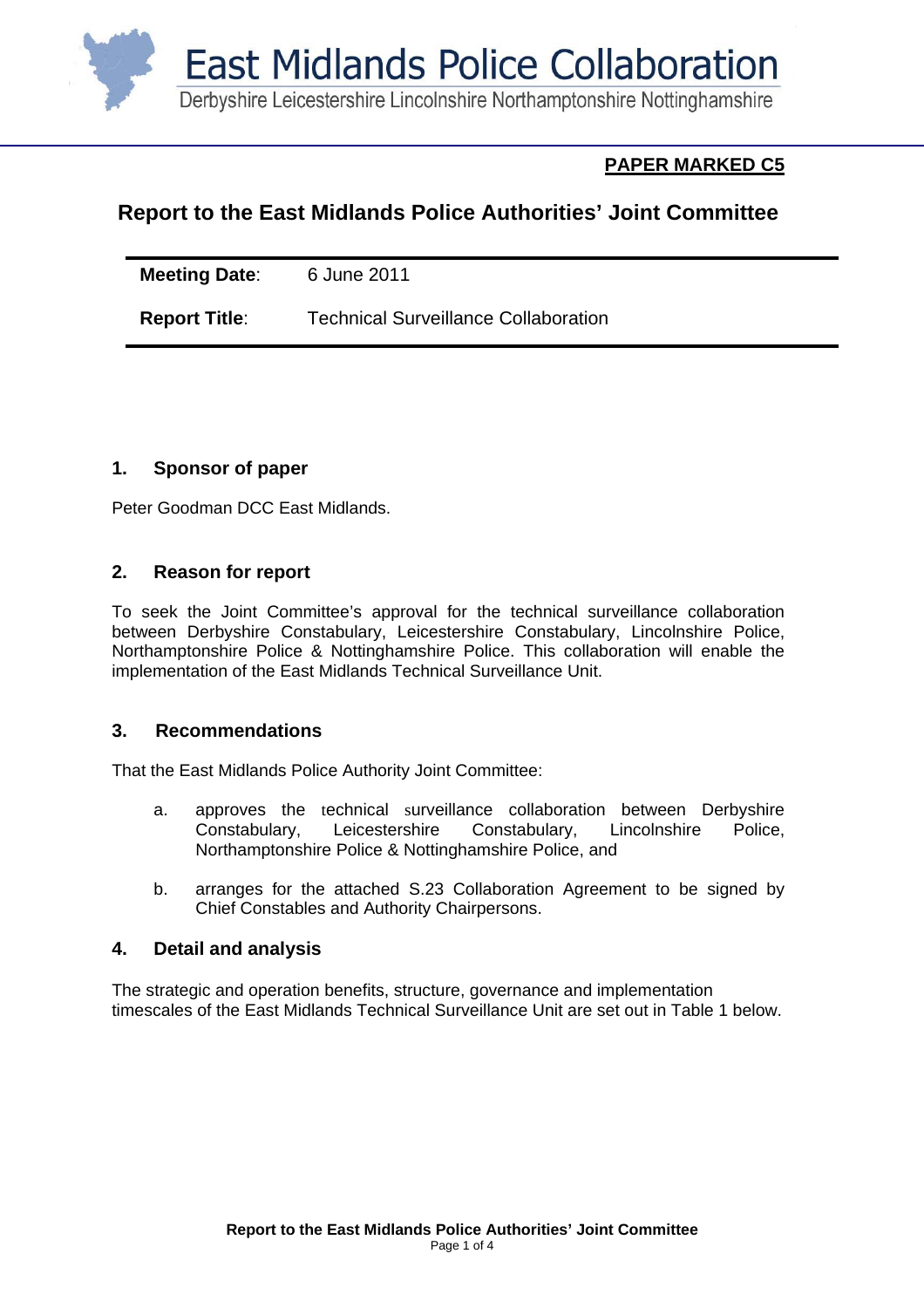**East Midlands Police Collaboration** 

Derbyshire Leicestershire Lincolnshire Northamptonshire Nottinghamshire

#### Table 1

### **East Midland Technical Surveillance Unit (SRO – ACC Broadbent )**

#### **Strategic benefits**

- Closes a protective services risk gap identified in 'Mind the Gap'.
- Increases the professional expertise and therefore likelihood of success in this specialist area of policing whist simultaneously securing greater public confidence and trust in the way the police service undertakes covert operations.

#### **Operational benefits**

- Enables the constituent forces and EMSOU to deploy TSU/Hi-Tec/Forensic covert tactics.
- Provides specialist support for intrusive operations by the constituent forces and EMSOU.
- Provides a 24/7/365 TSU coverage.
- Provides resilience for protracted incidents.
- Provides an increased counter surveillance capability.

#### **Structure**

The unit will be centrally managed and locally delivered with the ability to 'pool resources' to tackle the highest threat, risk and harm in the region.

#### **Governance**

A revised Regional Tactical Tasking & Co-ordination Group will direct all activity.

It is proposed that the membership of the existing EMSOU Management Board forms the newly appointed EMSOU – Specialist Crime Programme Board and all projects will be strategically governed from this forum.

Police Authority overview and scrutiny will be provided by the East Midlands Police Authority Joint Committee (EMPAJC).

#### **Timescale**

- This project is now in the final development towards implementation and working towards a start date of 1 July 2011.
- Discussion is ongoing with staff associations in advance of the anticipated transfer of staff under TUPE.
- Interviews for the new post of Regional Manager have taken place and the successful candidate will be appointed in due course.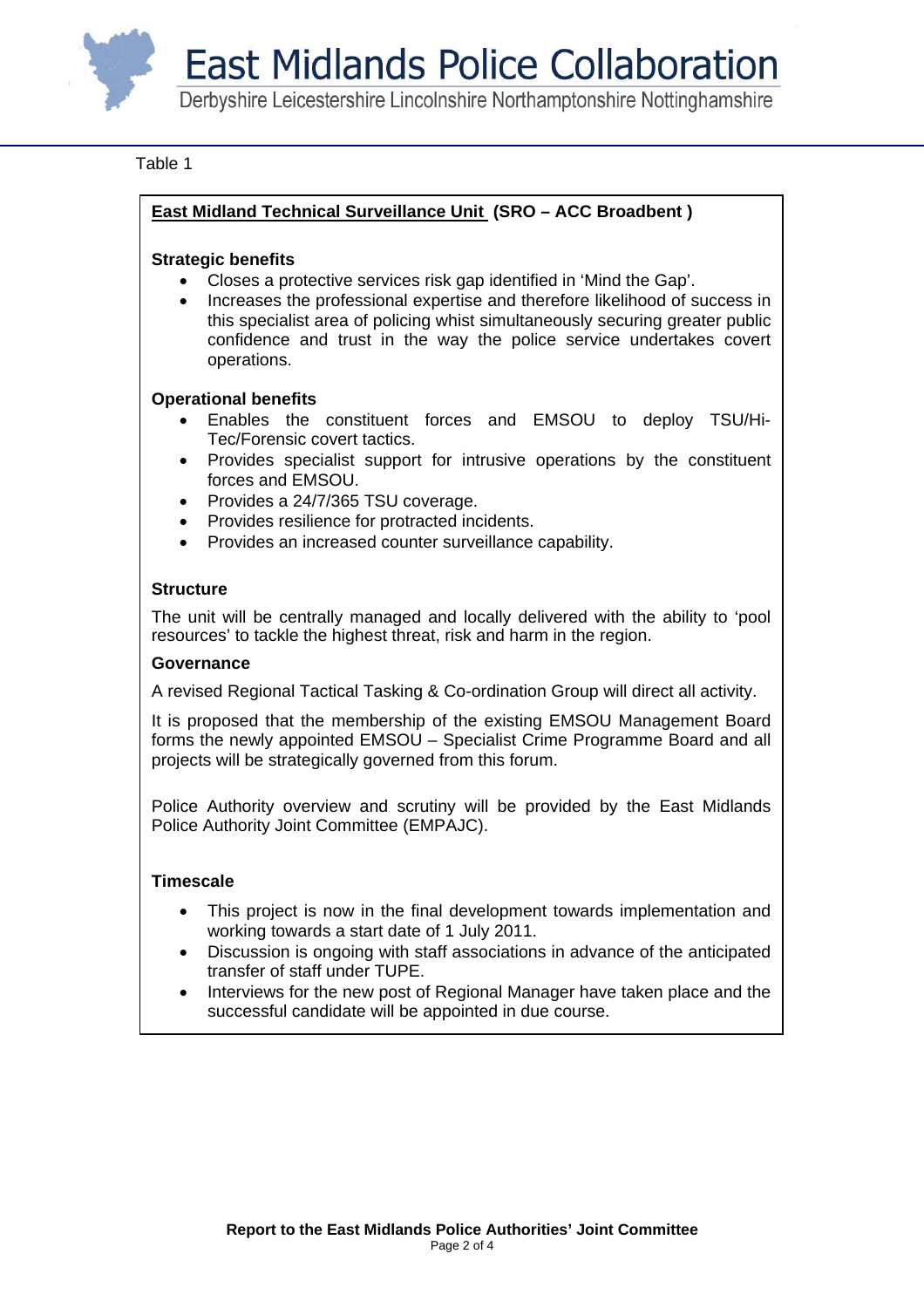

The East Midlands technical support collaboration has been subject to progress reports to this committee for the past year. A full business case was presented to the Chief Constables at the East Midlands ACPO meeting 9 March 2011 who sought approval from their respective Authorities on the dates in Table 2 below.

| Table 2                 |               |                                                |
|-------------------------|---------------|------------------------------------------------|
| <b>Police Authority</b> | Date Approved | By                                             |
| Derbyshire              | 24 March 2011 | <b>Special Collaboration Authority Meeting</b> |
| Leicestershire          | 26 May 2011   | <b>Full Authority Meeting</b>                  |
| Lincolnshire            | 25 March 2011 | <b>Full Authority Meeting</b>                  |
| Northamptonshire        | 31 March 2011 | <b>Full Authority Meeting</b>                  |
| Nottinghamshire         | 25 May 2011   | <b>Full Authority Meeting</b>                  |

### **5. Implications**

### **Financial**

The projected annual savings/(costs) per force (compared with 2010/11 baseline) are set out at Table 3.

| able |
|------|
|------|

| <b>Police Authority</b> | <b>Cashable</b><br>Saving/(Cost) |
|-------------------------|----------------------------------|
| Derbyshire              | 166,995                          |
| Leicestershire          | 67,708                           |
| Lincolnshire            | 45,851                           |
| Northamptonshire        | 14,887                           |
| Nottinghamshire         | (163, 143)                       |
| <b>Total</b>            | 132,298                          |

An initial set-up cost of £91,700 will be incurred in 2011/12.

It is expected that further savings will be identified as part of the project implementation, particularly in relation to greater efficiencies to be had within fleet, officer training procurement and capital acquisitions.

### **Legal**

This collaboration will require agreement under Section 23 & 23A Police Act 1996.